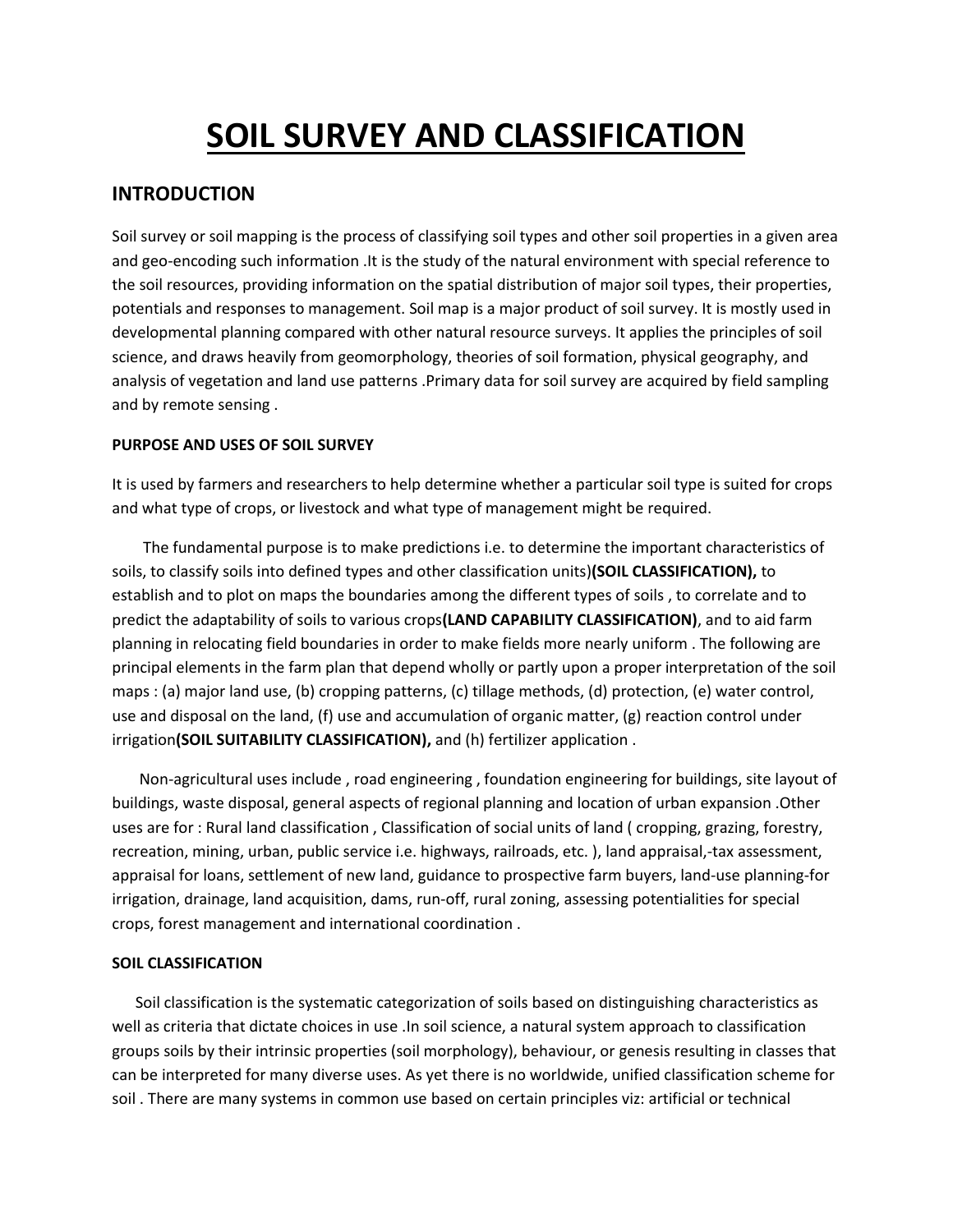systems are based on the use of selected properties in differentiating classes; but the natural systems are based on all the properties of the soils. Morphological systems are based on the properties of the soil profiles, irrespective of origin, while genetic systems are based on the origin of the soils. There are several systems presently in use based on natural system approach. Some of them are, the French Soil Reference System based on presumed soil genesis, the Russian System strongly influenced by the zonality principle and climate, the USDA Soil Taxonomy which organized soils according to various soil formation factors, while emphasizing characteristics that can be precisely measured including diagnostic horizons, and the World Soil Classification developed by the FAO and was first published in form of the UNESCO Soil Map of the World (1974). Presently, the FAO and the USDA classifications are the most popular and most widely accepted for use in soil survey works all over the world.

In 1998, the FAO Classification was replaced by the World Reference Base for Soil Resources. The FAO soil map was a very simple classification system with units very broad, and most soils could be accommodated on the basis of their field descriptions .There were 106 Soil Units mapped as Soil Associations which form 26 World Classes. These are, Acrisols, Andosols, Arenosols, Cambisols, Chernozems, Ferralsols, Fluvisols, Gleysols, Greyzems, Gypisols, Histosols, Kastanozems, Lithosols, Luvisols, Nitosols, Phaaeozems, Planosols, Podzols, Podzoluvisols, Rankers, Regosols, Rendzinas, Solonchaks, Solonetz, Vertisols and Yermosols.

The USDA Soil Taxonomy was developed by the United States Department of Agriculture and the National Cooperative Soil Survey. It provides an elaborate classification of soil types according to their parameters using their properties and in several levels: *Order, Suborder, Great Group, Subgroup, Familyand Series.*

There are **12 Orders**that are differentiated by the presence or absence of diagnostic horizons of features that show the dominant set of soil forming processes that have taken place. Each Order groups together soils that differ little in the kinds and relative strengths of processes tending to develop horizons. The twelve Orders are*, Alfisols* – These are moderately weathered soils, with argillic horizon (clay accumulation) at depth with high CEC,formed under broadleaf forests, rich in iron and aluminum,**they are soils with clay B horizons and high base status***, Andisols***– from volcanic ash** and defined as containing high proportions of glass and amorphous colloidal materials, *Aridisols* – ( from the Latin aridus for "dry**") formed in an arid or semiarid climate***, Entisols***– young soils** with little or no profile development, *Gelisols***– soils of very cold climate and containing gel-like permafrost** within two metres of the soil surface, *Histosols* – **consist primarily of organic materials, peat soils***, Inceptisols* – soils with altered horizons and have lost material by leaching, *Mollisols* – have a thick dark superficial horizon (epipedon) **rich in calcium saturated organic matter, mull humus** and are associated with temperate grasslands, *Oxisols* – characterized by very low CEC values, low base saturation and **extreme mineralweatheringsesquioxide-rich(oxic horizon)** typical of tropical rainforest, *Spodosols –* typical soils of coniferous forests,**soils with iron and humus B horizon**, free sesquioxides and organic matter move from the upper part of the horizon (elluvial zone) and accumulate at lower levels (illuvial zones*), Ultisols* –**sesquioxide-rich highly weathered soils** commonly known as red clay soils, and characterized by clay accumulation at depth (argillic horizon) with low CEC, and *Vertisols* – clayey soils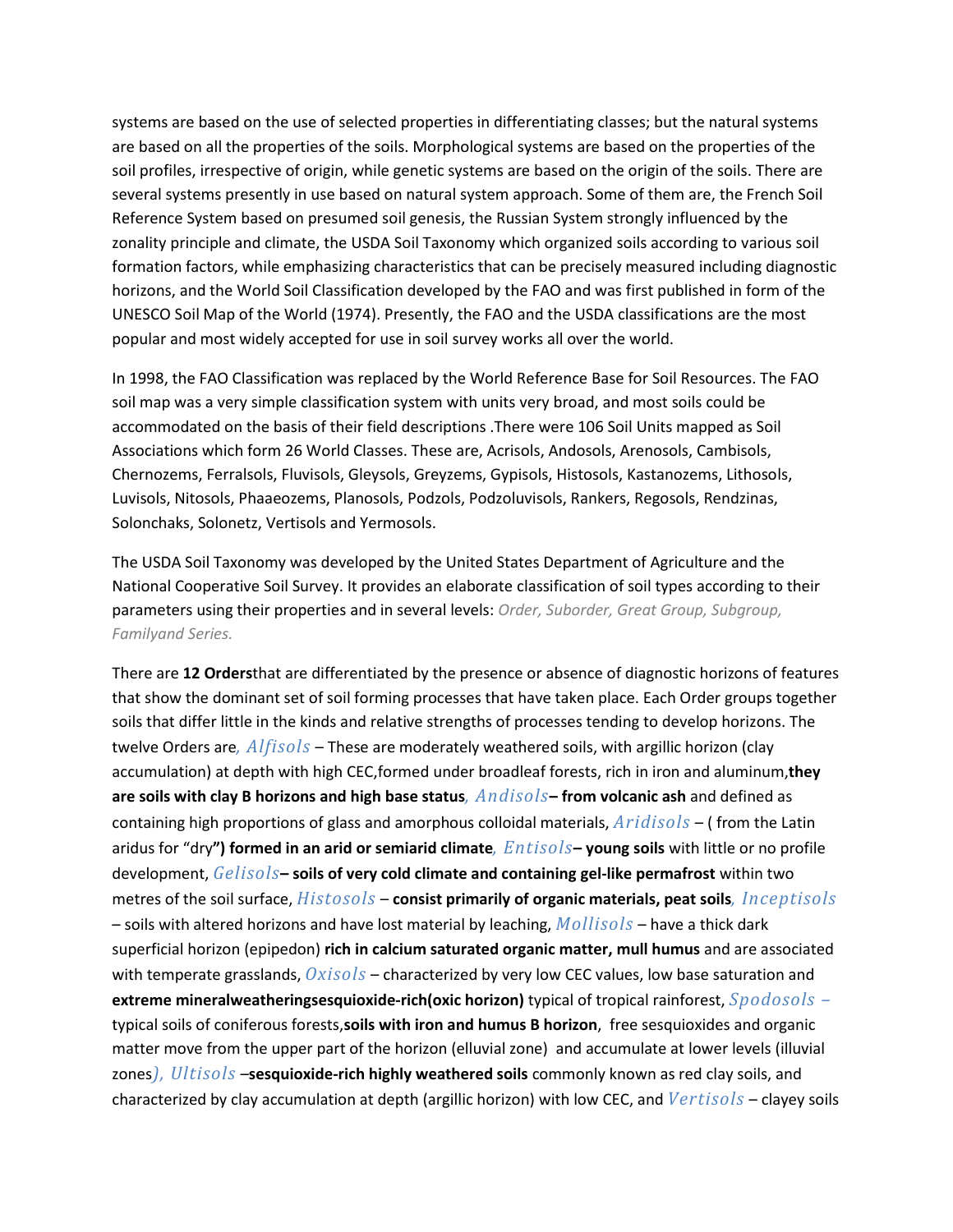that have deep wide cracks at some periods of the year, and are dominated by smectite clays, and include most black cracking and expanding tropical clay**, shrinking and swelling clay soils**.

**Suborders** – differentiated primarily by chemical or physical properties that reflect either the presence or absence of waterlogging or genetic differences due to climate and vegetation.

The **Great Soil Group** – defined by the presence or absence of specific diagnostic horizons and their sequence in the profile.

**Subgroups** – identified as a function of soil groups which rank as "central concepts", with the subgroups being intergrades either to other subgroups (typic, oxic, etc.).

**Family** – criteria at family level are soil properties, observable on the lower part of the profile, that are important to the growth of plants: such as texture, mineralogy, pH, consistence, permeability, etc.

**Series** – this is the lowest conceptual soil category, grouping soils with identical profiles.

### **TYPES OF SOIL SURVEY AND SCALES OF SOIL MAPS**

**Exploratory Surveys** : These are rapid road traverses made to provide information about unknown regions. Scales vary from 1: 2,000,000 to 5,000,000 .

**Compilations** : These are soil maps based on abstraction from other surveys . Scales are usually 1,000,000 or smaller. The National Soil Map of Nigeria belongs to this category .

**Reconnaissance Surveys (Low Intensity Detailed Surveys )**: The established scale is 1: 250,000 , but maps of 1: 500,000 to 1: 120,000 are included . They are usually integrated surveys making much use of aerial photograph interpretations . Mapping unit is mainly landform classes .

**Semi-Detailed Surveys ( Medium Intensity Detailed Surveys )** : The range is 1:100,000 to 1: 25,000 , typically 1: 50,000 . Aerial photo interpretation is combined with substantial amount of field study . Mapping units vary from soil-landform classes to soil associations and series .

**Detailed Surveys ( High Intensity Detailed Surveys )** : Scale range is 1:25,000 to 1: 10,000 inclusive and are produced mainly by field studies . Mapping units are soil series and phases of series .

**Intensive Surveys** : Scales are larger than 1:10,000 , usually 1:2,500 to 10,000 , typically 1: 5,000 . Grid or regular traverse methods of field survey are used . Mapping units are soil series and phases .

**METHODS OF SOIL SURVEY :**There are three main stages , pre-field preparations , field surveys and postfield operations .

**Pre-field Preparations :**These include , collation and study of existing data of the area i.e. maps, reports, topo-sheets and analytical data , general field reconnaissance , aerial photo assemblage and interpretation, and design and planning of field survey .